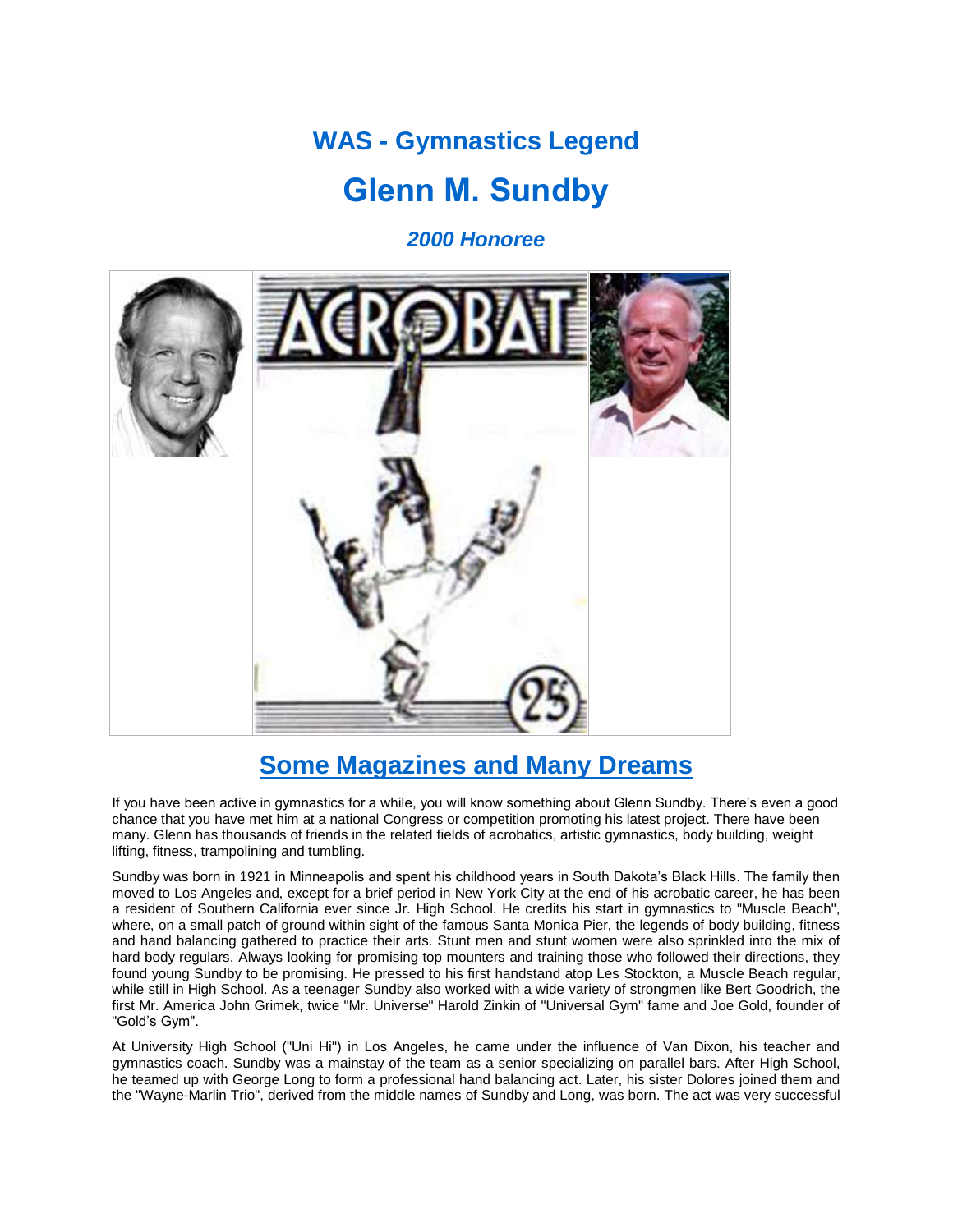with billings at many of the larger theaters in the United States and abroad. The trio toured with the famous Spike Jones band and broke up when his sister married in 1955.



Sundby had a passion for keeping in touch with and writing about the acrobatic world. He produced the first issue of *Acrobat* in 1949. Five numbers followed. *Acro-Chat* succeeded his first publishing effort but was short lived. In 1957, he returned to Santa Monica where he single-handedly and with little experience in the field, layed out, published and circulated gratis, a complimentary issue of the *Modern Gymnast*. The magazine was widely circulated throughout the gymnastics community. Presently known as the*International Gymnast* or *"IG"*, the magazine is in its fifth decade of publication suffering many ups and downs in the interim. Recently (1999) Sundby cleaned up the last vestiges of his beloved magazine. Currently produced in Oklahoma, he remains "Publisher Emeritus".

During the years that the present national governing body was struggling for recognition, Glenn Sundby was a oneman communications officer and the organization's first vice president. His magazine became the official publication of the new organization for a time. Without his promotional efforts, the emergence of the fledgling NGB would have been much delayed. The Amateur Athletic Union (AAU) maintained control of the sport by forcing gymnasts to be dependent upon it. Sundby described the new organization, the first in the United States devoted exclusively to gymnastics, in terms of "evolution" rather than "revolution", however. Then known as the United States Gymnastics Federation (USGF), his ideas were positive and progressive. For example, the first World Cup held in Long Beach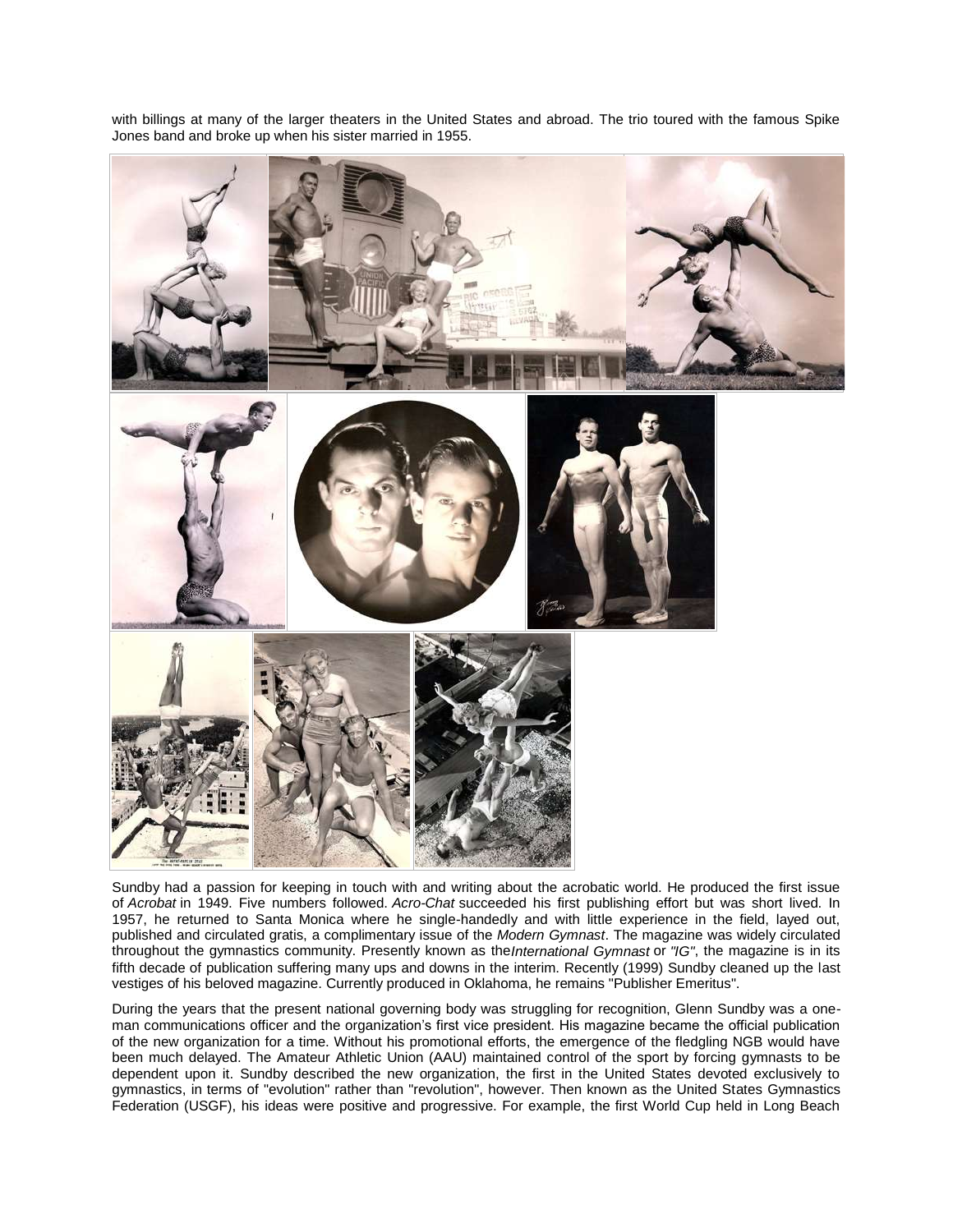(CA) in 1969 was his formulation and was later adopted by the FIG in 1975. He also started an International Gymnastics Hall of Fame in Oceanside (CA) in 1986 and single-handedly renovated a former health club to become a museum at great personal expense. It was the first such facility for the sport.

Sundby was instrumental in the founding of the United States Sports Acrobatics Federation. The sport, now known as "Acrobatic Gymnastics" was adopted by USA Gymnastics and the latter is the current national governing body. Sundby produced a *Newsletter*for the Muscle Beach Alumni Association; published the only magazine in the field exclusively for girls and women (*Mademoiselle Gymnast* 1966-71); initiated IG's *Technical Supplement*, the forerunner of USA Gymnastics' *Technique* and provided an early voice for Rhythmic Gymnastics. He has always been an active church member and studies the Bible in his daily routine. His devout Christian faith has served him well over the years. He is a role model for the "Givers" of this world. Sundby's honors include citations from every major organization in the sport. His first national recognition followed his 1949 walk down the Washington Monument on his hands reported in Robert Ripley's "Believe It or Not". He was elected to the national Gymnastics Hall of Fame in 1968 and is a "Spirit of the Flame" honoree of USA Gymnastics' Athlete's Council. His lasting contribution to the sport has been his vision and converting dreams to reality.

Glenn passed away on March 17 2009.

Click [here](http://www.intlgymnast.com/Wc8ba6354f14c8.htm) to read IG's tribute. Click [here](http://usagym.org/pages/index.html) to read USAG's tribute. Click [here](http://www.latimes.com/news/obituaries/la-me-glenn-sundby21-2009mar21,0,1572976.story) to read LA TIMES' tribute.

1921-2009



Reclining on issues of his magazine (*Modern Gymnast / International Gymnast*), while holding a copy of his Complimentary Issue, Glenn retires as publisher (From *IG* cover January, 1993).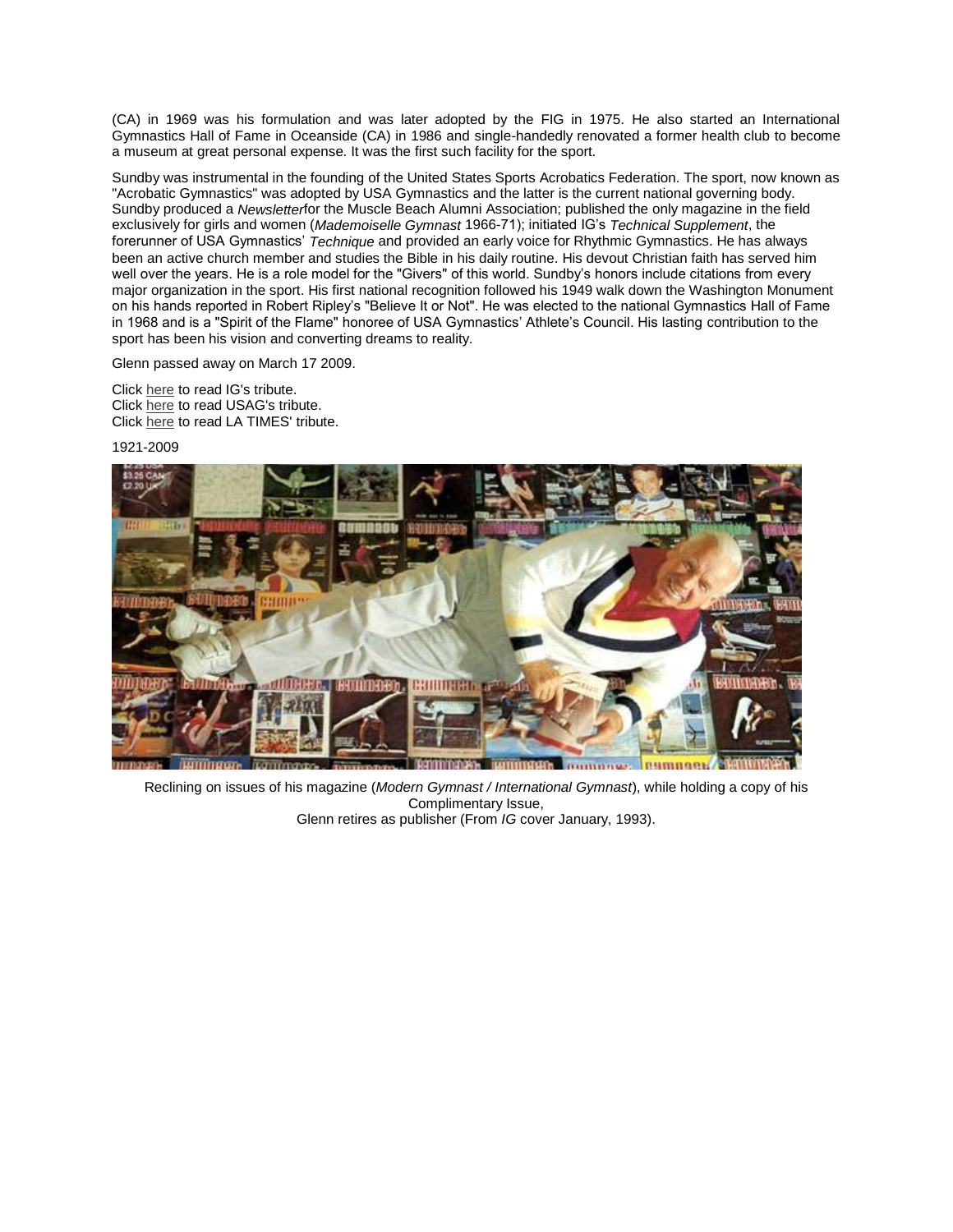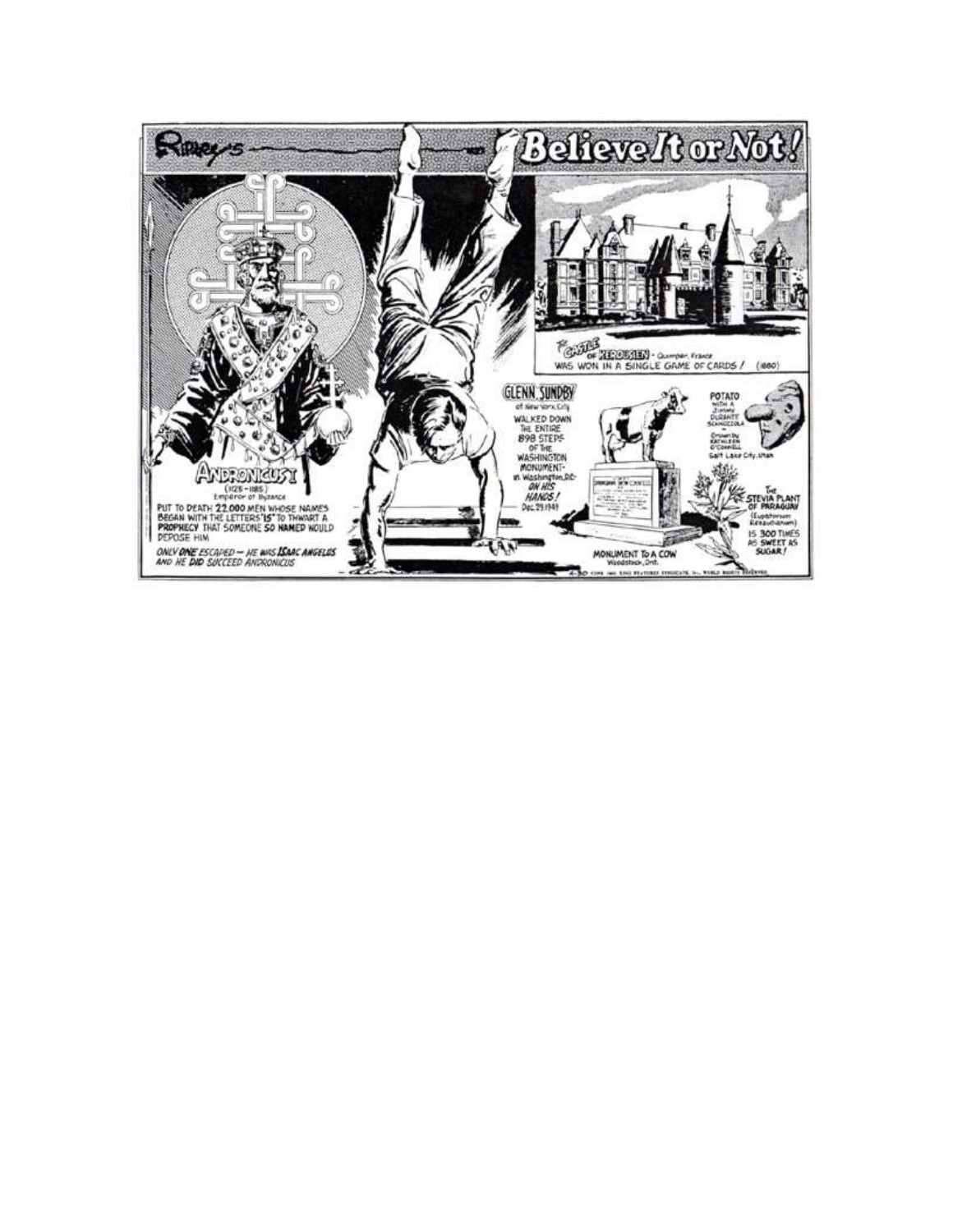

#### **"Have a Happy Handstand"**

An acrofanatic named Glenn, Traded muscular feats for a pen. Although less than well versed, For his new role on earth, He prevailed and was hailed ... so AMEN! A. B. Frederick

#### References:

Willoughby, David, *The Super Athletes*. Cranberry,NJ: A. S. Barnes and Co., 1970.